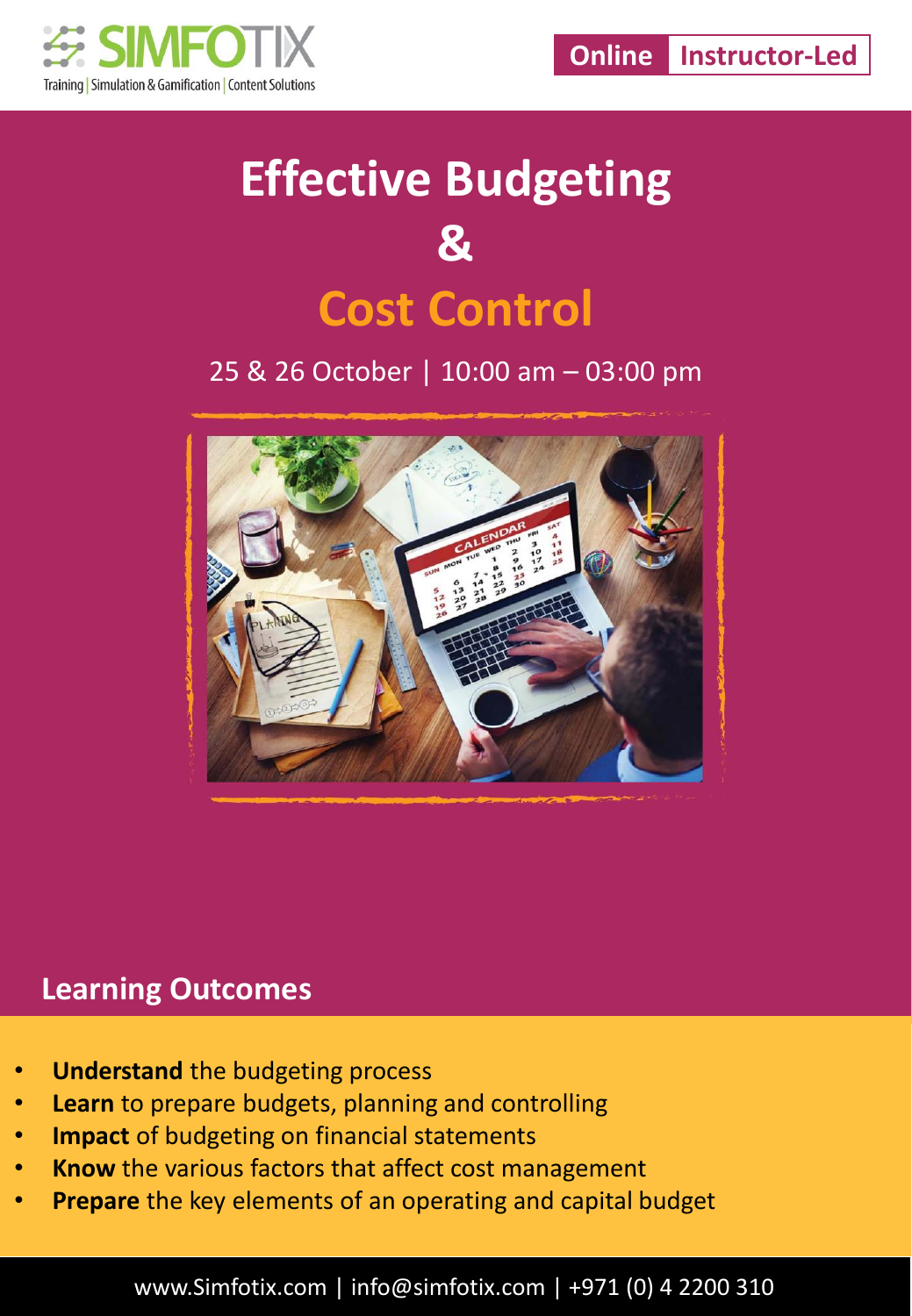### **About SIMFOTIX**

SIMFOTIX is a trusted name in the executive education industry that offers cutting-edge corporate training programs. SIMFOTIX focuses on creating value for both learners and businesses through its varied program offerings. We, at Simfotix, hold unique expertise in developing our programs based on the design-learning concept that focuses on the key challenges of a learner and organization. Engagement, relevance, and effectiveness are the hallmarks of our learning solutions. So far, SIMFOTIX training programs are attended by over 5000 participants from over 1000 organizations operating MENAT region. Our clients regard their training experience with us as inspiring and transformative.

On the e-learning front as well, SIMFOTIX offers courses that result in serious learning but in a fun way, we adopt an efficient gamification approach that is aligned with clear learning goals that L&D teams want to see as the achieved objectives. We also understand the ever-shifting corporate world challenges and even in online programs, we carry our legacy of quality, relevance, and impact that's why our programs are conducted by learned faculty comprised of global thought-leaders and top industry practitioners. Our core expertise topics include:

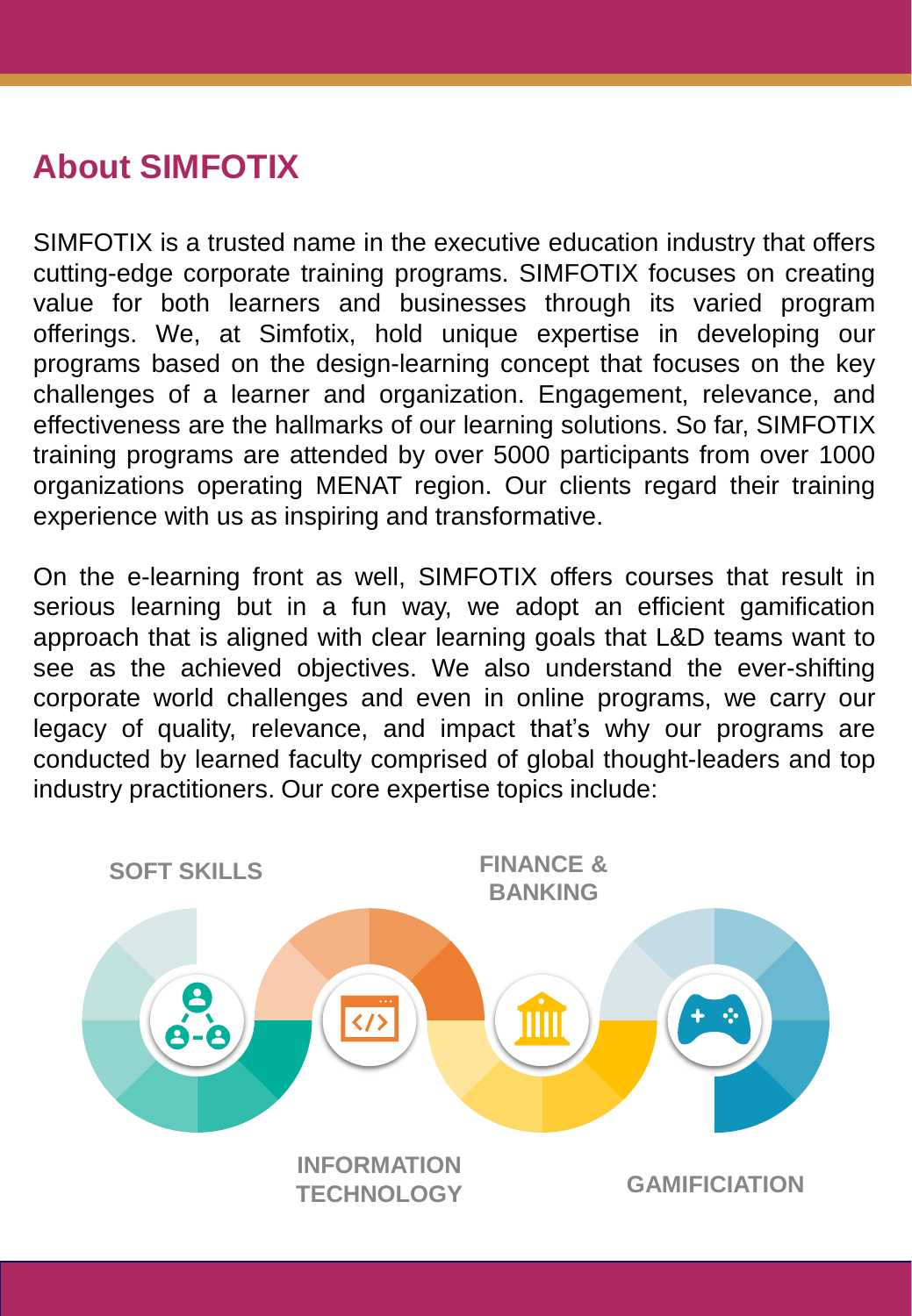

### **Effective Budgeting & Cost Control**

## *Course Outline*

#### Why budgeting is essential ?

- Purpose of budgeting
- Benefits of budgeting
- Why budget fails?
- Budgeting process
- Types of budgeting

#### Budgeting: Process & Approach

- Rolling budgets
- The master budget
- Operating and capital budgets
- The budgeted financial statements
- Incremental budgeting
- Zero based budgeting
- Flexible budgeting
- Kaizen budgeting and continuous improvement
- Activity based budgeting

#### Cost Analysis and Management

- Understanding cost structure and behaviour
- Costs as a relationship to outputs – cost/volume/price relationship
- The concept of contribution margin
- Break-even analysis for planning and control
- Cost allocation and apportionment
- Benefit-cost analysis

#### Costing Methodologies

- Comparing full and marginal costing
- Direct and indirect costs in budgeting for decision making
- Role of costs in pricing strategies
- Activity Based Costing (ABC)
- Managing cost control

#### www.Simfotix.com | info@simfotix.com | +971 (0) 4 2200 310